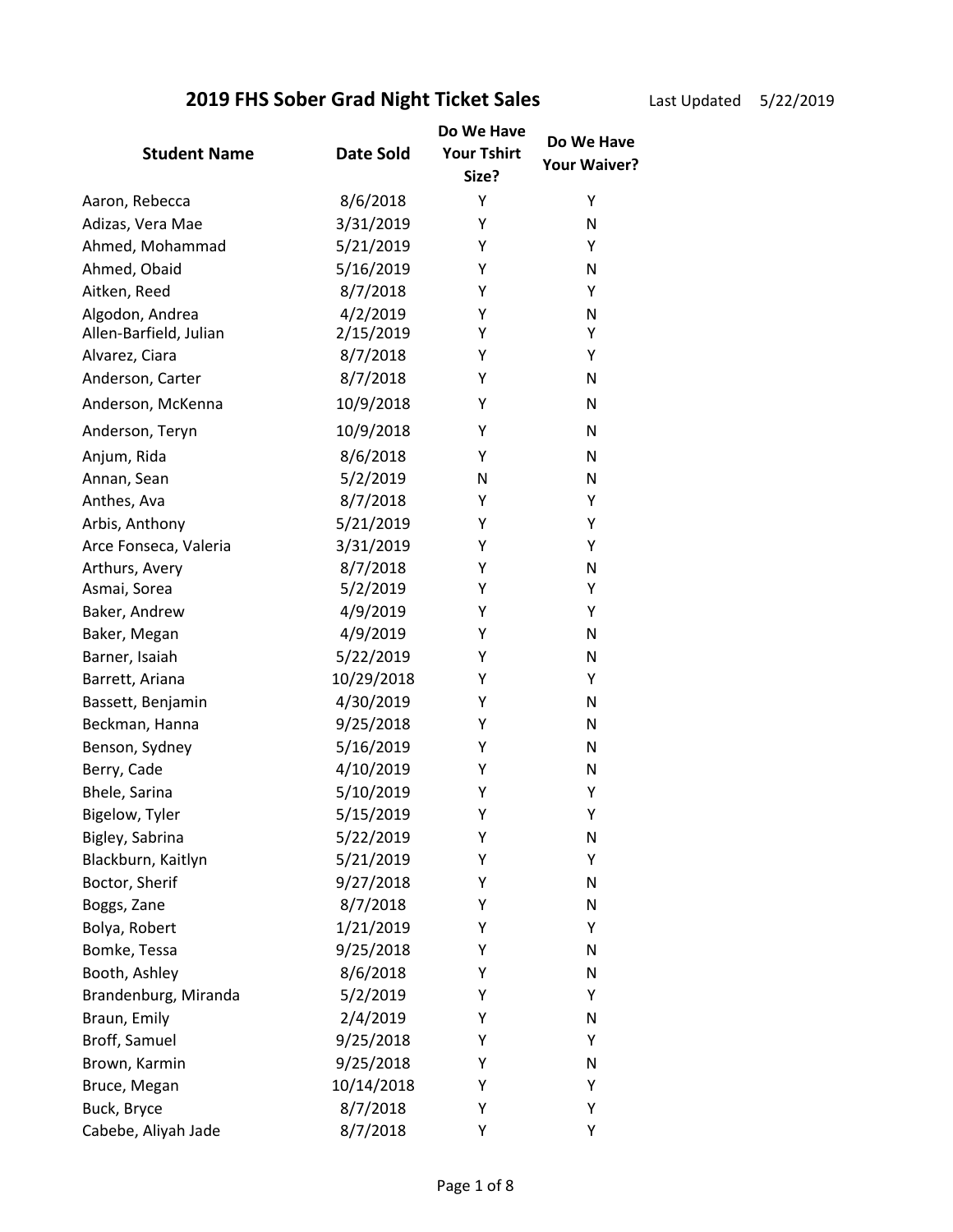Last Update

| ed | 5/22/2019 |  |
|----|-----------|--|
|    |           |  |

|                       |                  | Do We Have                  | Do We Have          |
|-----------------------|------------------|-----------------------------|---------------------|
| <b>Student Name</b>   | <b>Date Sold</b> | <b>Your Tshirt</b><br>Size? | <b>Your Waiver?</b> |
| Cadenhead, Owen       | 2/15/2019        | Υ                           | Υ                   |
| Cahill, Jacob         | 8/6/2018         | Y                           | Y                   |
| Cain, Alexis          | 5/14/2019        | Υ                           | N                   |
| Carey, Marin          | 9/25/2018        | Y                           | N                   |
| Carr, Ethan           | 5/21/2019        | Y                           | Υ                   |
| Casanova, Sheena Rhea | 5/2/2019         | N                           | N                   |
| Cerdan, Julia         | 8/6/2018         | Y                           | Υ                   |
| Chowdhury, Lamisah    | 2/14/2019        | Υ                           | Υ                   |
| Ciloglu, Sultan       | 5/20/2019        | Υ                           | N                   |
| Clark, Elise          | 12/30/2018       | Υ                           | Υ                   |
| Clayton, Parker       | 9/25/2018        | Y                           | Υ                   |
| Colombo, Keara        | 9/25/2018        | Y                           | N                   |
| Cowley, Rachel        | 4/7/2019         | Υ                           | N                   |
| Coyne, Justin         | 8/7/2018         | Υ                           | N                   |
| Cramer, Thomas        | 8/7/2018         | Υ                           | Υ                   |
| Crebar, Christian     | 8/7/2018         | Y                           | Υ                   |
| Cristo, Kyle          | 4/30/2019        | Y                           | N                   |
| Crone, Annamaria      | 9/25/2018        | Υ                           | N                   |
| Dahlbacka, Maya       | 9/25/2018        | Υ                           | N                   |
| Dang, Ryan            | 3/31/2019        | Υ                           | Υ                   |
| Darke, Malia          | 9/25/2018        | Υ                           | Υ                   |
| Dattani, Ria          | 5/2/2019         | N                           | Υ                   |
| Davis, Dylan          | 9/25/2018        | Y                           | N                   |
| Davis, Logan          | 9/25/2018        | Y                           | Υ                   |
| Davis-Smith, Gavin    | 8/7/2018         | Υ                           | Υ                   |
| Dawson, McKenna       | 5/14/2019        | Υ                           | N                   |
| Decena, Sophia        | 3/21/2019        | Υ                           | N                   |
| Dejean, Marion        | 1/6/2019         | Υ                           | Υ                   |
| DeLange, Samuel       | 1/4/2019         | Υ                           | N                   |
| deLuna, Jose Kyle     | 8/6/2018         | Υ                           | N                   |
| Denning, Madison      | 5/20/2019        | Υ                           | Υ                   |
| Deshpande, Manasi     | 5/15/2019        | Υ                           | Υ                   |
| Dhanala, Akhil        | 5/22/2019        | Y                           | N                   |
| Diehl, Colby          | 8/6/2018         | Υ                           | N                   |
| Doan, Brian           | 5/2/2019         | Υ                           | N                   |
| Doan, Jason           | 9/25/2018        | Y                           | N                   |
| Duerre, Sophia        | 10/6/2018        | Υ                           | Υ                   |
| Dunn, Jordan          | 8/6/2018         | Y                           | N                   |
| Duplantier, Eric      | 5/2/2019         | N                           | Ν                   |
| Ejiogu, Matthew       | 1/31/2019        | Y                           | Υ                   |
| Ellis, Jaheim         | 5/14/2019        | Υ                           | N                   |
| Ervin, Claire         | 2/4/2019         | Υ                           | Υ                   |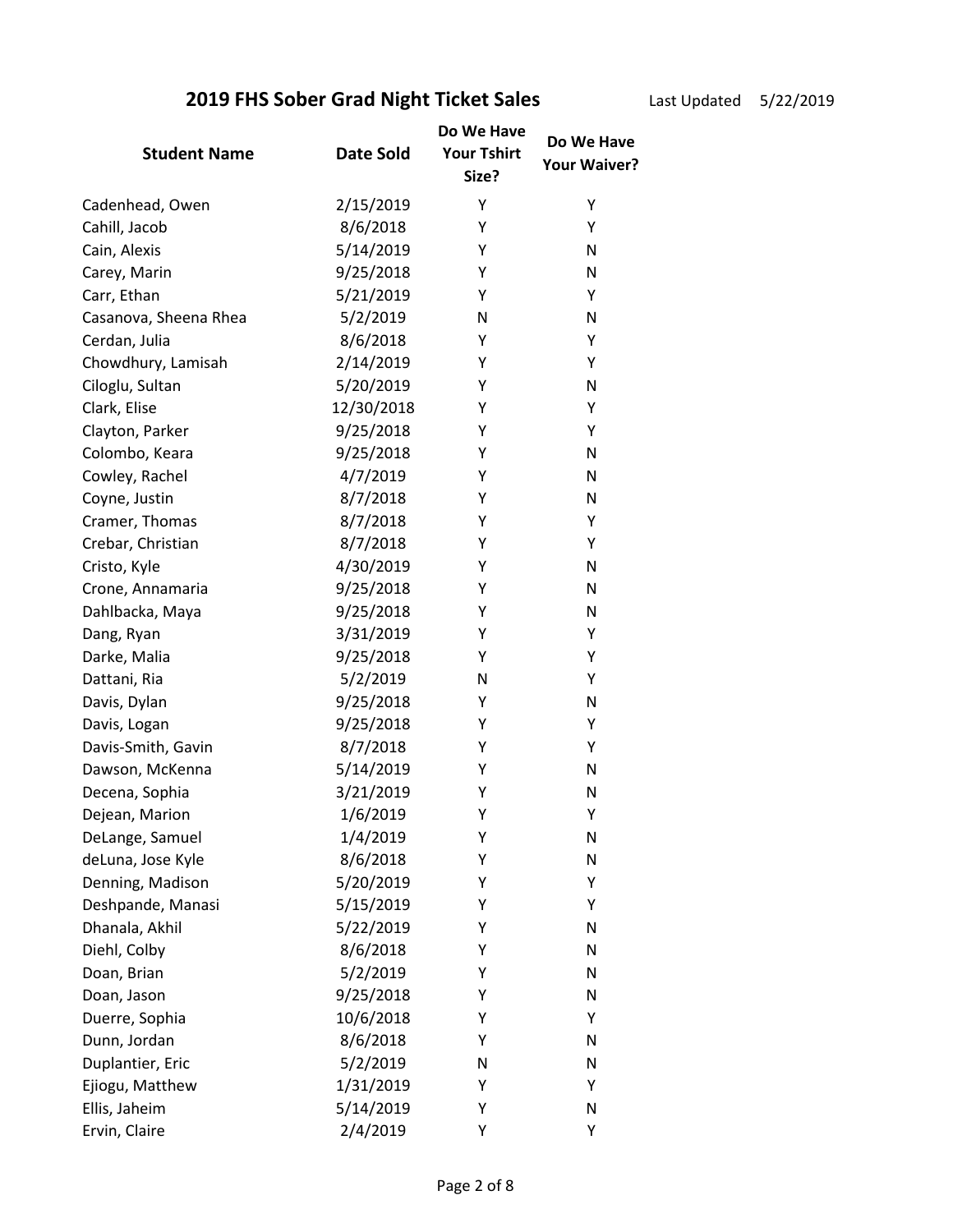### **2019 FHS Sober Grad Night Ticket Sales** Last Updated 5/22/2019

| эd | 5/22/2019 |  |
|----|-----------|--|
|    |           |  |

| <b>Student Name</b>         | Date Sold  | Do We Have<br><b>Your Tshirt</b><br>Size? | Do We Have<br><b>Your Waiver?</b> |
|-----------------------------|------------|-------------------------------------------|-----------------------------------|
| Eserini, Dante              | 3/18/2019  | Υ                                         | Υ                                 |
| Essary, Dain                | 5/15/2019  | Y                                         | Υ                                 |
| Fellows, Parker             | 8/7/2018   | Υ                                         | Υ                                 |
| Ferreira-Pro, Benjamin      | 9/25/2018  | Υ                                         | Υ                                 |
| FitzPatrick, Alexandra      | 9/25/2018  | Y                                         | Υ                                 |
| FitzPatrick, Chloe          | 4/25/2019  | Υ                                         | N                                 |
| Fok, Amanda                 | 4/9/2019   | Υ                                         | Υ                                 |
| Forsyth, Brianne            | 8/7/2018   | Υ                                         | N                                 |
| Francis, Paige              | 1/16/2019  | Υ                                         | N                                 |
| Francisco, Shannen          | 4/10/2019  | Υ                                         | Y                                 |
| Freestone, Kira             | 5/14/2019  | Υ                                         | N                                 |
| Fuller, Emily               | 9/25/2018  | Υ                                         | N                                 |
| Galdamez Palacios, Jonathan | 2/5/2019   | Υ                                         | Υ                                 |
| Galindo, Miles              | 9/25/2018  | Y                                         | Y                                 |
| Gannon, Garrett             | 5/20/2019  | Υ                                         | N                                 |
| Gao, Melody                 | 9/25/2018  | Υ                                         | N                                 |
| Garcia, Alexis              | 11/30/2018 | Υ                                         | Υ                                 |
| George, Joselyn             | 8/7/2018   | Υ                                         | N                                 |
| Geramian, Francesca         | 5/19/2019  | Υ                                         | Υ                                 |
| Gerhards, Emrick            | 10/19/2018 | Υ                                         | Υ                                 |
| Gerhards, Owen              | 9/25/2018  | Υ                                         | Υ                                 |
| Getz, Jenna                 | 2/28/2019  | Υ                                         | N                                 |
| Glass, Soulana              | 5/2/2019   | N                                         | N                                 |
| Grandhi, Sheil              | 8/6/2018   | Y                                         | N                                 |
| Gravelle, John              | 8/6/2018   | Υ                                         | Υ                                 |
| Gravelle, Joshua            | 8/6/2018   | Υ                                         | N                                 |
| Grewal, Kevin               | 3/15/2019  | Υ                                         | N                                 |
| Griffin, Molly              | 5/10/2019  | Υ                                         | N                                 |
| Guzman, Brandon             | 4/18/2019  | Υ                                         | Υ                                 |
| Hahn, Jillian               | 8/7/2018   | Υ                                         | Υ                                 |
| Hajek, Lauren               | 9/25/2018  | Υ                                         | N                                 |
| Han, Carrie                 | 8/7/2018   | Υ                                         | Υ                                 |
| Haq, Maliha                 | 5/16/2019  | Υ                                         | Υ                                 |
| Hardeman, Tyler             | 9/25/2018  | Υ                                         | N                                 |
| Harding, Jonathan           | 5/8/2019   | Υ                                         | N                                 |
| Harkness-Corral, James      | 9/25/2018  | Υ                                         | Υ                                 |
| Harr, Abigail               | 8/7/2018   | Υ                                         | N                                 |
| Harris, Brooke              | 9/25/2018  | Υ                                         | N                                 |
| Haven, Erik                 | 9/25/2018  | Υ                                         | N                                 |
| Hayes, Connor               | 3/17/2019  | Υ                                         | Y                                 |
| Heglund, Sydney             | 3/18/2019  | Υ                                         | Υ                                 |
| Held, Colten                | 9/25/2018  | Υ                                         | Υ                                 |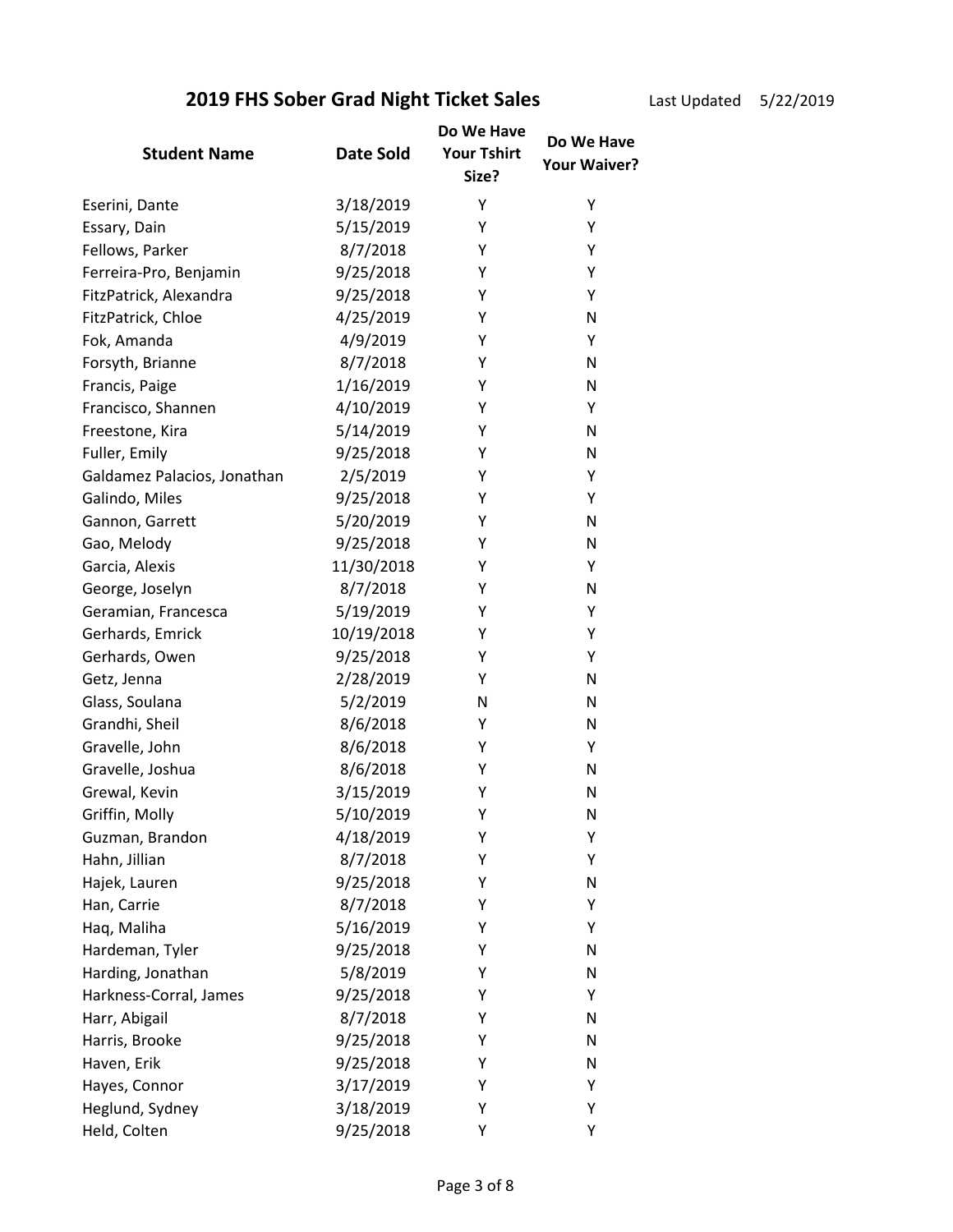Last Updated 5/22/2019

|                            |            | Do We Have         | Do We Have          |
|----------------------------|------------|--------------------|---------------------|
| <b>Student Name</b>        | Date Sold  | <b>Your Tshirt</b> | <b>Your Waiver?</b> |
|                            |            | Size?              |                     |
| Hersam, Alexander          | 10/12/2018 | Υ                  | Υ                   |
| Hersam, Nathan             | 10/12/2018 | Y                  | Υ                   |
| Higgins, Claire            | 8/7/2018   | Y                  | N                   |
| Hinton, Sierra             | 5/8/2019   | Y                  | Υ                   |
| Hobbs, Jennifer            | 8/7/2018   | Y                  | N                   |
| Hockaday, Samantha         | 8/7/2018   | Υ                  | Υ                   |
| Hodson, McKayla            | 5/14/2019  | Υ                  | Υ                   |
| Hofmann, Ethan             | 8/7/2018   | Υ                  | N                   |
| Holton, Paighton           | 8/6/2018   | Y                  | Υ                   |
| Hong, Jason                | 9/25/2018  | Υ                  | Υ                   |
| Howard, Jordan             | 8/6/2018   | Υ                  | $\mathsf{N}$        |
| Hunter, Lindsey            | 8/6/2018   | Y                  | $\mathsf{N}$        |
| Hurd, Emily                | 8/7/2018   | Υ                  | Υ                   |
| Ice, Kennedy               | 5/9/2019   | Υ                  | $\mathsf{N}$        |
| Ijirani, Beatrice Rafaella | 5/9/2019   | Y                  | Υ                   |
| Ismail, Nora               | 5/13/2019  | N                  | $\mathsf{N}$        |
| Jackson, Connor            | 10/9/2018  | Y                  | Υ                   |
| Jahani, Tania              | 5/21/2019  | Y                  | Υ                   |
| Jakabosky, Olivia          | 8/6/2018   | Υ                  | $\mathsf{N}$        |
| Jensen, Addisyn            | 9/25/2018  | Υ                  | Υ                   |
| John, Jonathan             | 5/16/2019  | Y                  | $\mathsf{N}$        |
| Johnson, Nicole            | 8/6/2018   | Y                  | N                   |
| Johnson, Stella            | 9/25/2018  | Υ                  | N                   |
| Kajley, Darrin             | 5/14/2019  | Y                  | $\mathsf{N}$        |
| Kane, Brenden              | 9/25/2018  | Υ                  | N                   |
| Kaneshiro, Katelyn         | 8/7/2018   | Υ                  | Υ                   |
| Kapinski, Claudia          | 9/25/2018  | Υ                  | N                   |
| Kartoum, Amin              | 5/6/2019   | Υ                  | Υ                   |
| Kasabian, Iman             | 11/8/2018  | Y                  | Υ                   |
| Kathi, Chandrasena         | 5/7/2019   | Υ                  | N                   |
| Kehoe, Claire              | 9/25/2018  | Υ                  | N                   |
| King, Mikayla              | 9/25/2018  | Υ                  | $\mathsf{N}$        |
| Kiunke, John               | 10/29/2018 | Y                  | Υ                   |
| Klapper, Sydney            | 8/7/2018   | Y                  | N                   |
| Knapp, Kylie               | 5/1/2019   | Y                  | N                   |
| Knudsen, Trevor            | 3/27/2019  | Y                  | N                   |
| Koo, Yunseong              | 4/25/2019  | Y                  | Υ                   |
| Korotchenko, Victoria      | 4/11/2019  | Y                  | Υ                   |
| Kozel, Evan                | 8/6/2018   | Y                  | N                   |
| Krehbiel, Phillip          | 4/27/2019  | Y                  | Υ                   |
| Laborete, Cynthia          | 12/15/2018 | Y                  | Υ                   |
| Lam, Michael               | 5/7/2019   | Υ                  | N                   |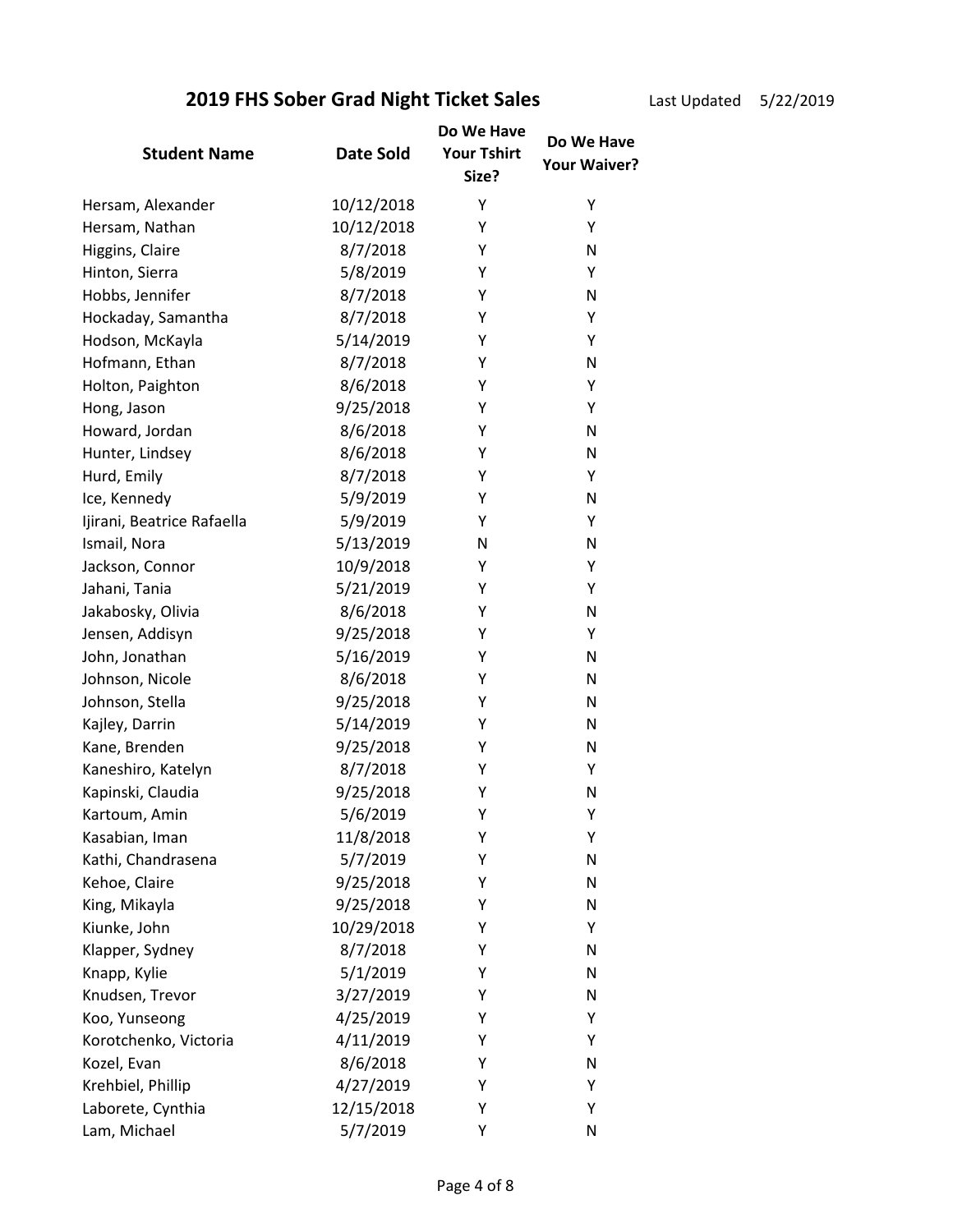Last Update

| ted | 5/22/2019 |  |
|-----|-----------|--|
|-----|-----------|--|

|                          |                  | Do We Have                  | Do We Have   |
|--------------------------|------------------|-----------------------------|--------------|
| <b>Student Name</b>      | <b>Date Sold</b> | <b>Your Tshirt</b><br>Size? | Your Waiver? |
| Lange, Jeffery           | 5/16/2019        | Υ                           | Υ            |
| Latorre-Clawson, Vincent | 2/26/2019        | Y                           | Y            |
| Lee, Hee Jae             | 1/8/2019         | Υ                           | N            |
| Lee, Yi-Hsuan            | 9/25/2018        | Υ                           | Υ            |
| Leitch, Cobin            | 4/1/2019         | Υ                           | Υ            |
| Leong, Jason             | 8/6/2018         | Υ                           | Υ            |
| Lindsay, Connor          | 8/6/2018         | Y                           | Υ            |
| Lister, Madelyn          | 8/7/2018         | Υ                           | Υ            |
| Liston, Amber            | 9/26/2018        | Υ                           | Υ            |
| Liu, Marian              | 8/7/2018         | Υ                           | Υ            |
| Lopez, Jason             | 1/6/2019         | Y                           | Υ            |
| Lopez, Paige             | 3/8/2019         | Y                           | Υ            |
| Love, Zachary            | 9/25/2018        | Υ                           | Υ            |
| Loverio, Jarynth Audrey  | 1/31/2019        | Υ                           | Υ            |
| Lucas, Morrigan          | 9/25/2018        | Υ                           | Υ            |
| Lukban, Franklin         | 5/9/2019         | Υ                           | N            |
| Lynch, Jacob             | 5/20/2019        | Y                           | Υ            |
| Lyon, Lucas              | 9/25/2018        | Y                           | N            |
| Maccoux, Emma            | 8/6/2018         | Υ                           | Υ            |
| Macias, Nicholas         | 5/22/2019        | Υ                           | N            |
| Magras, Clive            | 8/7/2018         | Y                           | Y            |
| Malana, Jan Sedrick      | 8/7/2018         | Y                           | N            |
| Mallett, Kyle            | 9/25/2018        | Υ                           | Υ            |
| Mann, Jason              | 9/25/2018        | Υ                           | Υ            |
| Mantri, Jay              | 5/20/2019        | Υ                           | N            |
| Manzur, Makenzie         | 3/11/2019        | Υ                           | Υ            |
| Marchek, Zachary         | 8/6/2018         | Υ                           | Υ            |
| Martinez, Michael        | 5/15/2019        | Υ                           | Υ            |
| Mason, Taylor            | 8/7/2018         | Υ                           | Υ            |
| Maughan, Kevin           | 5/22/2019        | Υ                           | N            |
| Maximo, Gabriel          | 1/4/2019         | Υ                           | Υ            |
| McCray, Devyn            | 11/30/2018       | Υ                           | Υ            |
| Melton, Erik             | 4/28/2019        | Y                           | N            |
| Merritt, Tremaine        | 2/22/2019        | Y                           | Υ            |
| Middleton, Samuel        | 3/23/2019        | Y                           | N            |
| Miller, Jorden           | 9/25/2018        | Υ                           | Υ            |
| Millett, Devry           | 8/20/2018        | Υ                           | Υ            |
| Minning, Riley           | 4/7/2019         | Υ                           | Υ            |
| Minteer, Kendall         | 4/7/2019         | Υ                           | Ν            |
| Mirbagheri, Danial       | 5/21/2019        | Y                           | Υ            |
| Mooy, Bennett            | 9/25/2018        | Υ                           | Υ            |
| Morman, Imani            | 8/7/2018         | Υ                           | Υ            |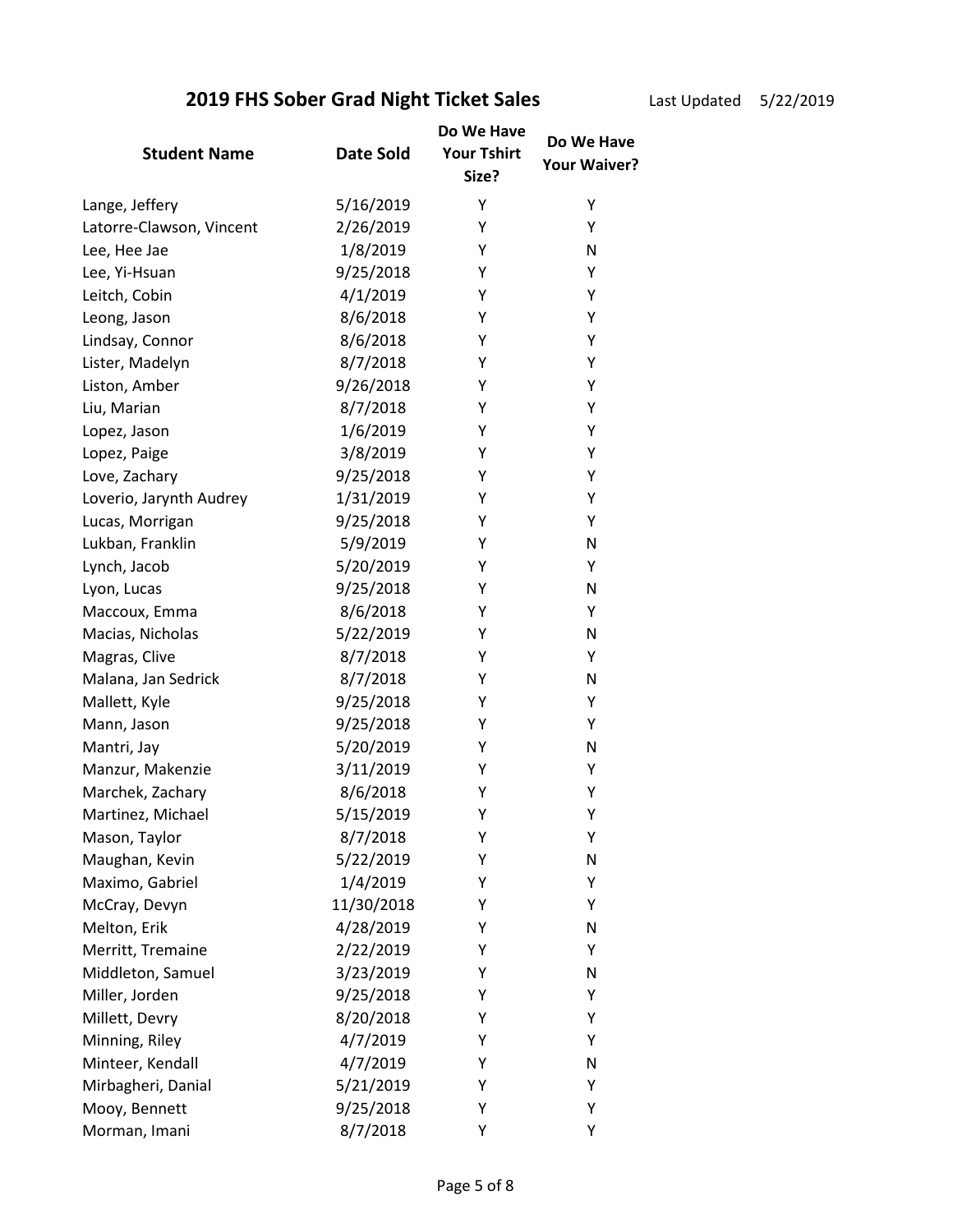Last Updated 5/22/2019

|                       |            | Do We Have                  | Do We Have   |
|-----------------------|------------|-----------------------------|--------------|
| <b>Student Name</b>   | Date Sold  | <b>Your Tshirt</b><br>Size? | Your Waiver? |
| Morris, Lakeal        | 11/6/2018  | Υ                           | Υ            |
| Morrison, Kayla       | 4/8/2019   | Y                           | Υ            |
| Munoz, Victor Manuel  | 8/20/2018  | Y                           | Y            |
| Murphy, Aislin        | 5/20/2019  | Υ                           | N            |
| Narayan, Ashwini      | 9/25/2018  | Y                           | Υ            |
| Nasiyr, Sa'ud         | 5/2/2019   | Υ                           | Υ            |
| Natsuhara, Julia      | 8/7/2018   | Υ                           | Υ            |
| Nebhnani, Ranjeet     | 4/13/2019  | Υ                           | Υ            |
| Neimann, Kayla        | 9/25/2018  | Υ                           | N            |
| Neria, Jack           | 8/7/2018   | Υ                           | Υ            |
| Newe, Aaron           | 8/7/2018   | Y                           | N            |
| Nguyen, Brandon       | 1/9/2019   | Υ                           | Υ            |
| Nguyen, Thomas        | 5/21/2019  | Υ                           | N            |
| Nigro, Thomas         | 9/25/2018  | Υ                           | Υ            |
| Ocampo, Jerard        | 9/25/2018  | Υ                           | N            |
| Ohara, Sachie         | 3/31/2019  | Υ                           | N            |
| Oleson, Grace         | 9/25/2018  | Y                           | Υ            |
| Olson, Emilee         | 5/21/2019  | Υ                           | Υ            |
| Orang, Kian           | 3/12/2019  | Υ                           | Υ            |
| Ostdiek, Jason        | 11/30/2018 | Υ                           | Υ            |
| Oster, Sidney         | 1/7/2019   | Υ                           | Υ            |
| Paizis, Roman         | 5/16/2019  | Y                           | N            |
| Passmore, Garrison    | 8/7/2018   | Υ                           | Υ            |
| Patel, Mehreen        | 11/6/2018  | $\mathsf{N}$                | N            |
| Patenaude, Thomas     | 5/20/2019  | Υ                           | N            |
| Pelayo, Brennan       | 8/6/2018   | Y                           | N            |
| Perez, Mauricio       | 10/13/2018 | Υ                           | Υ            |
| Petersen, Trevor      | 8/7/2018   | Υ                           | N            |
| Pettingill, Adam      | 2/3/2019   | Υ                           | Υ            |
| Plaza, Marissa        | 9/25/2018  | Υ                           | N            |
| Provost, Dejia        | 4/3/2019   | Υ                           | N            |
| Puleo, Madison        | 12/31/2018 | Υ                           | N            |
| Pulgar Lanzaco, Lucia | 8/7/2018   | Y                           | N            |
| Purackal, Fremina     | 8/6/2018   | Y                           | N            |
| Quimby, Gabrielle     | 8/7/2018   | Υ                           | N            |
| Racioppe, Claire      | 3/16/2019  | Y                           | N            |
| Radell, Sydney        | 8/6/2018   | Υ                           | Υ            |
| Rae, Danelle          | 5/2/2019   | Υ                           | N            |
| Rasheed, Amin         | 3/27/2019  | Υ                           | Υ            |
| Reed, Katherine       | 10/17/2018 | Υ                           | Υ            |
| Richardson, Kaden     | 8/6/2018   | Υ                           | Υ            |
| Rios, Hope            | 5/17/2019  | Υ                           | N            |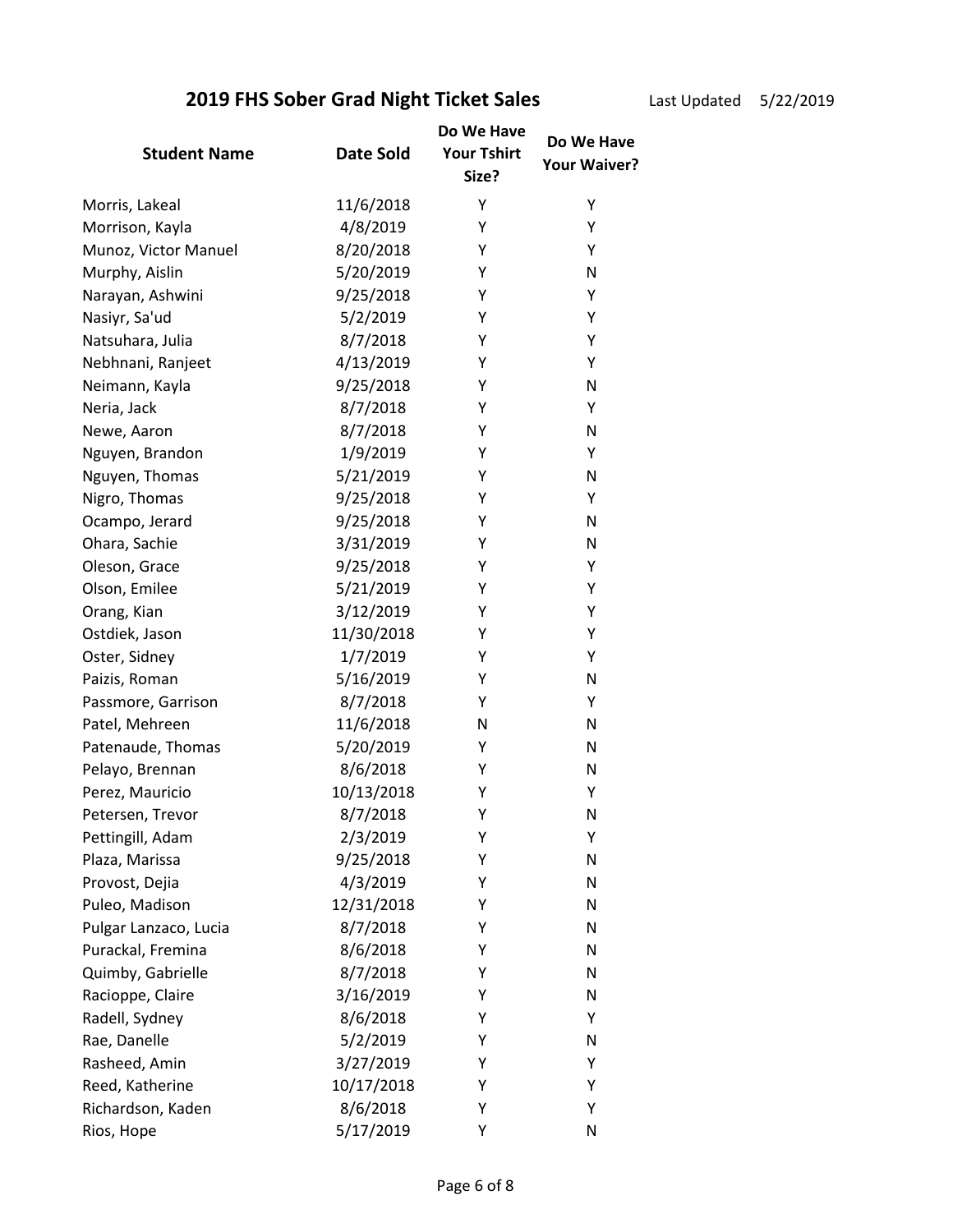Last Updated 5/22/2019

| <b>Student Name</b>         | <b>Date Sold</b> | Do We Have<br><b>Your Tshirt</b><br>Size? | Do We Have<br><b>Your Waiver?</b> |
|-----------------------------|------------------|-------------------------------------------|-----------------------------------|
| Rishel, Cameron             | 9/25/2018        | Υ                                         | N                                 |
| Robards, Nicholas           | 8/7/2018         | Υ                                         | N                                 |
| Roberts, Grace              | 9/20/2018        | Υ                                         | N                                 |
| Rodgers, Dylan              | 9/25/2018        | Υ                                         | Υ                                 |
| Rogers, Hannah              | 9/25/2018        | Υ                                         | N                                 |
| Romero, Danielle            | 8/7/2018         | Υ                                         | Υ                                 |
| Sabalsa, Jordan             | 5/2/2019         | Υ                                         | Υ                                 |
| Sahota, Gurnoor             | 9/25/2018        | Υ                                         | Y                                 |
| Salgado, Angelina           | 1/10/2019        | Υ                                         | N                                 |
| Satran, Madison             | 2/10/2019        | Υ                                         | N                                 |
| Scotti, Sam                 | 4/26/2019        | Y                                         | Υ                                 |
| Shaffer, Madison            | 8/6/2018         | Υ                                         | N                                 |
| Shaikh, Irah                | 8/7/2018         | Υ                                         | Υ                                 |
| Shakespeare, Douglas        | 8/11/2018        | Υ                                         | N                                 |
| Simmons, Darby              | 8/7/2018         | Υ                                         | Y                                 |
| Singh, Simran               | 5/16/2019        | Υ                                         | N                                 |
| Sitorus, Victoria           | 1/12/2019        | Υ                                         | Y                                 |
| Slaughter, Annika           | 5/22/2019        | Υ                                         | N                                 |
| Smith, Naomi                | 8/6/2018         | Υ                                         | N                                 |
| Sorensen, Taylor            | 5/16/2019        | Υ                                         | N                                 |
| Spencer, Brynne             | 2/26/2019        | Υ                                         | Y                                 |
| Spotswood, Jessica          | 9/25/2018        | Y                                         | Y                                 |
| Standlee, Kyle              | 5/19/2019        | Υ                                         | N                                 |
| Stoesser, Natalie           | 8/7/2018         | Υ                                         | N                                 |
| Strombom, Elias             | 5/7/2019         | Υ                                         | N                                 |
| Subramanian, Anusha         | 4/29/2019        | Υ                                         | N                                 |
| Suelto, Jian                | 11/6/2018        | N                                         | N                                 |
| Surritt, Joslyn             | 8/7/2018         | Υ                                         | N                                 |
| Sutera, Rebecca             | 1/11/2019        | Υ                                         | Υ                                 |
| Tafoya, Sarah               | 9/25/2018        | Υ                                         | N                                 |
| Tate, Ryan                  | 4/9/2019         | Υ                                         | Υ                                 |
| Teodoro, Sarah              | 3/17/2019        | Υ                                         | Υ                                 |
| Thatiparthi, Sai Sushishree | 5/22/2019        | Υ                                         | N                                 |
| Thekkumpuram, Jewel         | 8/7/2018         | Υ                                         | N                                 |
| Thrams, Piper               | 5/6/2019         | Υ                                         | Υ                                 |
| Tinoco, Chanttelle          | 4/21/2019        | Y                                         | N                                 |
| Torres, Jack                | 9/25/2018        | Υ                                         | N                                 |
| Tran, Christina             | 3/31/2019        | Υ                                         | Y                                 |
| Trexler, Jayden             | 8/6/2018         | Υ                                         | N                                 |
| Tschoepe, Anna Liese        | 8/6/2018         | Υ                                         | N                                 |
| Tseng, Andrew               | 9/25/2018        | Υ                                         | Υ                                 |
| Tzeng, Jasmine              | 8/7/2018         | Υ                                         | N                                 |